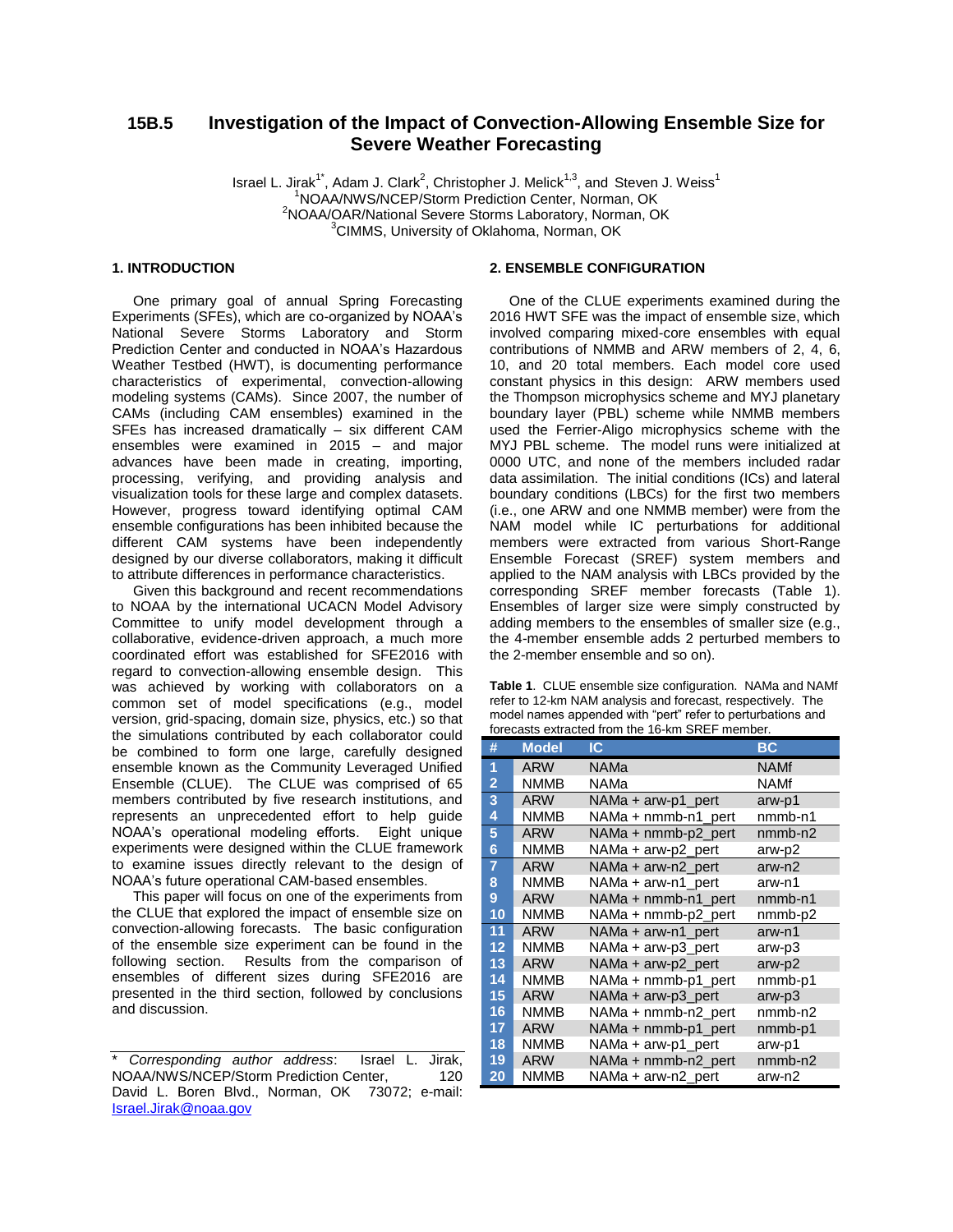### **3. RESULTS**

Forecasts from the 6, 10, and 20-member CLUE ensembles were available for evaluation during SFE2016, providing an opportunity for comparisons among the convection-allowing ensembles of different sizes. It was apparent during the first few days of SFE2016, both subjectively and objectively, that the forecasts from the larger-member ensembles were not much different than those from the smaller-member ensembles. In fact, the distribution of subjective ratings of the usefulness of the guidance from the 6, 10, and 20 member ensembles is essentially identical during the five-week SFE2016 (Fig. 1). This initial finding led to the exploration of the statistical performance of ensembles with 2 and 4 members following SFE2016. There were two primary components to the evaluation of the convection-allowing ensembles: 1) objective verification of ensemble neighborhood probabilities of reflectivity ≥40 dBZ and 2) objective verification of 4-hour ensemble neighborhood probabilities of hourly maximum updraft helicity (UH; Kain et al. 2008), relative to preliminary storm reports.



**Figure 1.** Subjective ratings (on a scale of 1-10 with 10 being the highest rating) of ensemble neighborhood probabilistic reflectivity forecasts ≥40 dBZ from the CLUE ensemble size experiment during SFE2016.

### *3.1 Objective Verification of Reflectivity Forecasts*

The fractions skill score (FSS; Roberts and Lean 2008; Schwartz et al. 2010) was calculated for the ensemble neighborhood probability of 1-km AGL simulated reflectivity ≥40 dBZ using observed radar reflectivity for verification. When looking at the FSS for reflectivity by forecast hour during SFE2016 (Fig. 1), increasing the ensemble size had only small positive impact on FSS. The biggest improvement in skill occurred when increasing the number of members from two to four with relatively small improvements for further addition of members. Overall, there was only ~13% increase in FSS by increasing the membership tenfold. At least for this particular configuration (Section 2), the improvement in forecast skill is not worth the additional

computing resources required to run more than six CAM members.



probabilistic reflectivity forecasts ≥40 dBZ from the CLUE ensemble size experiment during SFE2016.

The relative operating characteristic (ROC) curves generated for probabilistic forecasts of 1-km AGL simulated reflectivity ≥40 dBZ provided another statistical perspective on the performance of the ensembles (Fig. 3). Similar to the results for FSS, the area under the ROC curves were comparable for the ensembles of different sizes. While increasing ensemble membership led to greater ROC areas, the improvement was relatively small, especially considering the additional computational expense.



**Figure 3.** ROC curves for probabilistic reflectivity forecasts ≥40 dBZ from the CLUE ensemble size experiment during SFE2016.

 Since ROC diagrams and areas are not sensitive to forecast biases (Wilks 2006), reliability diagrams were also examined for probabilistic forecasts from the ensembles (Fig. 4). The underdispersive nature of the CAM ensembles (of any size) resulted in a strong overforecast bias (e.g., 50% forecast probability only verified ~18% of the time). Even though the largermember ensembles showed better reliability for forecasts ≥50% than the smaller-member ensembles, all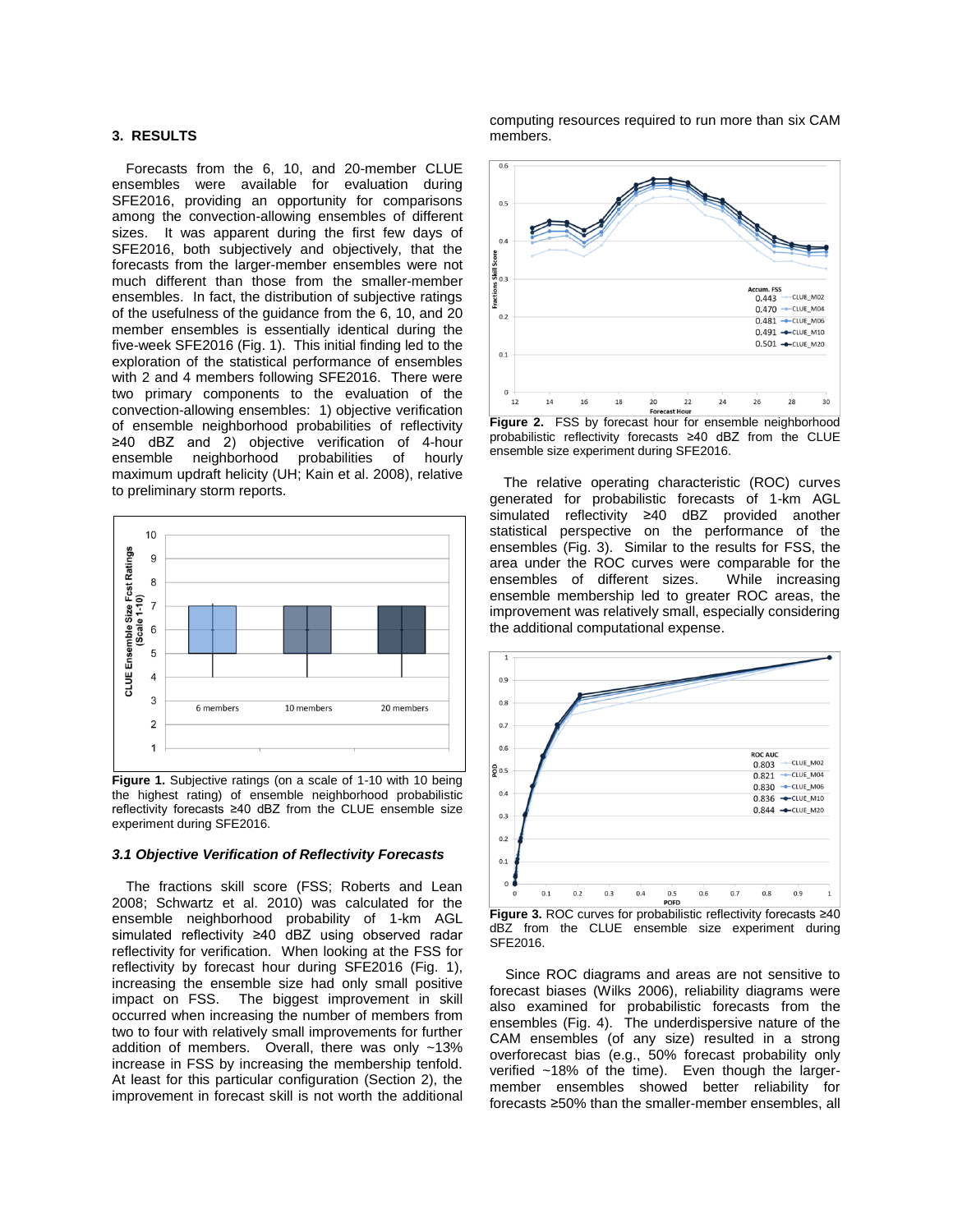of them fell below the theoretical "no-skill" line. Again, these results were a function of the configuration of the ensembles, which had limited diversity and forecast spread.



forecasts ≥40 dBZ from the CLUE ensemble size experiment during SFE2016.

With regard to the similarity of the forecasts from the ensembles of different sizes, one hypothesis for the resemblance was that the size of the neighborhood utilized (i.e., 40-km) was too large, resulting in similar probabilities regardless of ensemble size. To explore that hypothesis, ensemble neighborhood probabilities using a 20-km ROI were verified and compared to the 40-km neighborhood results (Fig. 5). In using a smaller neighborhood size, the addition of members resulted in only slightly larger percentage improvement over using a larger neighborhood. In addition, the overall FSS were much lower using a 20-km neighborhood compared to using a 40-km neighborhood. This finding suggests that the similar verification results among different ensemble sizes was likely not an artifact of the neighborhood size utilized, but more likely a function of limited spread in the ensemble forecasts.



**Figure 5.** Same as Fig. 2, except for including FSS for 20-km ROI neighborhood probabilities (green lines) for the different ensemble sizes.

#### *3.2 Objective Verification of UH Forecasts*

The FSS was also calculated for severe weather forecasting using a methodology very similar to the surrogate-severe approach outlined by Sobash et al. (2016). Essentially, the 4-h ensemble neighborhood probabilities of UH ≥50 m<sup>2</sup>s<sup>-2</sup> were verified with the practically perfect hindcast (Hitchens et al. 2013) generated from preliminary local storm reports during the same 4-h period. FSS for two 4-h periods were specifically examined here corresponding with the typical peak in severe weather activity: 1800-2200 UTC and 2200-0200 UTC (Fig. 6). While increasing the ensemble size had a slightly larger effect on FSS for severe weather forecasting compared to the reflectivity forecasts, the impact of ensemble size was still relatively small.



**Figure 6.** FSS for two 4-h periods (1800-2200 UTC and 2200- 0200 UTC) for ensemble neighborhood probabilistic updraft helicity forecasts  $\geq 50$  m<sup>2</sup>s<sup>-2</sup> from the CLUE ensemble size experiment during SFE2016.

## **4. CONCLUSIONS**

An unprecedented effort was made in the HWT during SFE2016 to coordinate CAM ensemble configurations much more closely than in previous SFEs, which was done in the context of the CLUE. The CLUE allowed for an experiment to explore the impact of ensemble size on CAM forecasts, which involved comparing mixedcore ensembles with equal contributions of NMMB and ARW members. Subjectively, SFE2016 participants rated the ensembles with 6, 10, and 20 members similarly, indicating little practical difference among the ensemble forecasts. Statistically, the improvement by increasing the ensemble membership was relatively small.

Overall, the ensembles were very underdispersive for reflectivity forecasts, and adding more members had limited benefit for this ensemble configuration (e.g., using single physics per core). In addition, applying SREF perturbations did not appear to provide adequate diversity for running more than six CAM members for this type of ensemble configuration. More work is needed in understanding and applying scale-appropriate